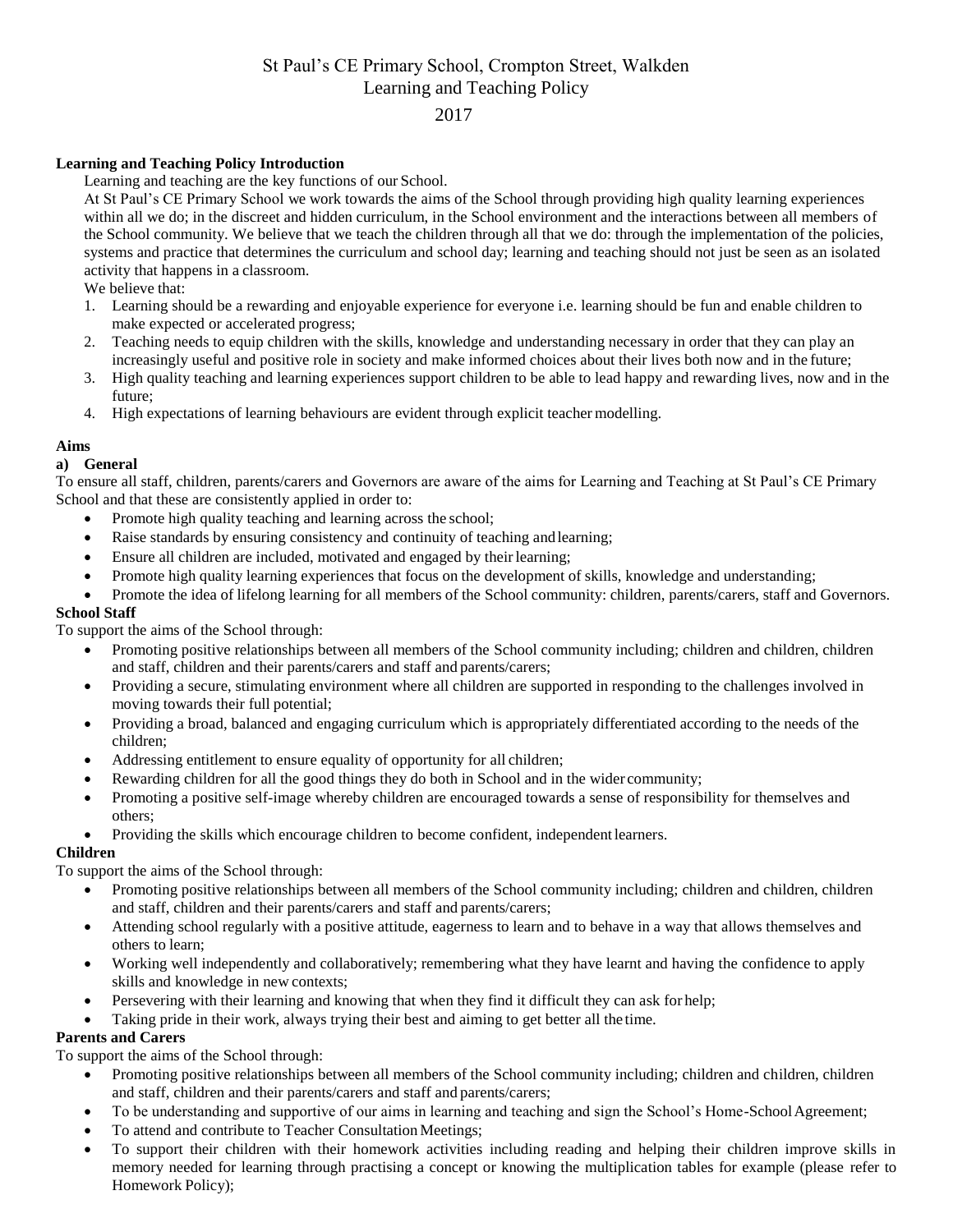- To praise their children for the good things that they do in school;
- To communicate and work with the school whenever their child needs further social or emotional support or to develop their child's skills and understanding.

## **Governors**

To support the aims of the School through:

- Promoting positive relationships between the Governing Body and all other members of the School community including; children, their parents/carers and staff;
- Attending standards and achievement meetings to find out how standards of achievement are changing over time
- Ensuring the allocation, use and appropriateness of resources;
- Visiting School and talking to children about their learning experiences;
- Promoting and supporting the positive involvement of parents within the school;
- Attending training and other related events;
- Reporting to the governing body with recommendations, if appropriate, annually;

# **Implementation of the Learning and Teaching Policy**

## **A. What is 'good learning'?**

At St Paul's CE Primary School we believe that children learn best when;

- They are encouraged to form positive relationships with their teacher, peers and other members of the school community;
- They have clear direction and are praised for all the good things that they do;
- They are actively involved in their learning at an appropriate level to match their learning needs;
- They are encouraged to become increasingly autonomous learners;
- They are appropriately challenged with learning experiences which are relevant to their lives and interests and are inspiring, motivating and engaging;
- They are working in an environment which is safe, caring, supportive and stimulating;
- Their learning is well structured and delivered;
- Their learning is effectively differentiated;
- Their learning addresses appropriate and pertinent aspects of the children's future development both within overarching and explicit provision;
- Their learning encompasses the values and skills of the school in aiding the development as future effective citizens;
- Their learning enables appropriate and pertinent aspects of personal, social, moral, spiritual, cultural and emotional development within both overarching and explicit provision.

## **A1 At St Paul's CE Primary School we believe that children learn best when they are encouraged to form positive relationships with their teacher, peers and other members of the school community;**

- Children and adults demonstrate mutual respect;
- Children and adults developing a good rapport with one another;
- Children demonstrating respect and consideration for themselves and others modelling the values and skills of the school at all times;
- Children reflecting on how their behaviour affects themselves and others;
- Children working with adults to establish and meet rules and targets for both learning andbehaviour;
- Children supporting, encouraging and praising each other;
- Children being intelligently critical of their own work and that of others;
- Children taking pride in shared and personal successes;
- Children able to work independently and in collaboration with others;
- Children able to reflect and evaluate on their own progress and learning through using and developing effective communication skills from explicit modelling;
- Children being keen, able and confident to tell their parents/carers about their school-day in an honestway.

## **A2 At St Paul's CE Primary School we believe that children learn best when they have clear direction and are praised for all the good things that they do;**

- Children use the clear steps to success in order to support them to achieve the lesson's learning goal;
- Children are able to carry out tasks and activities successfully following clear instructions from their teacher;
- Children have individual targets to work towards
- Children are rewarded with stickers, dojos, certificates, their work being placed on the wall etc (in line with the School's Behaviour Policy) when they have shown good learning behaviours, good social behaviours, have made good progress or arising from a good completed piece of work;
- Children are rewarded for showing a growth mindset through the use of praise and stickers.
- Children know exactly what is expected of their social and learning behaviours through high expectations from their teacher and other adults.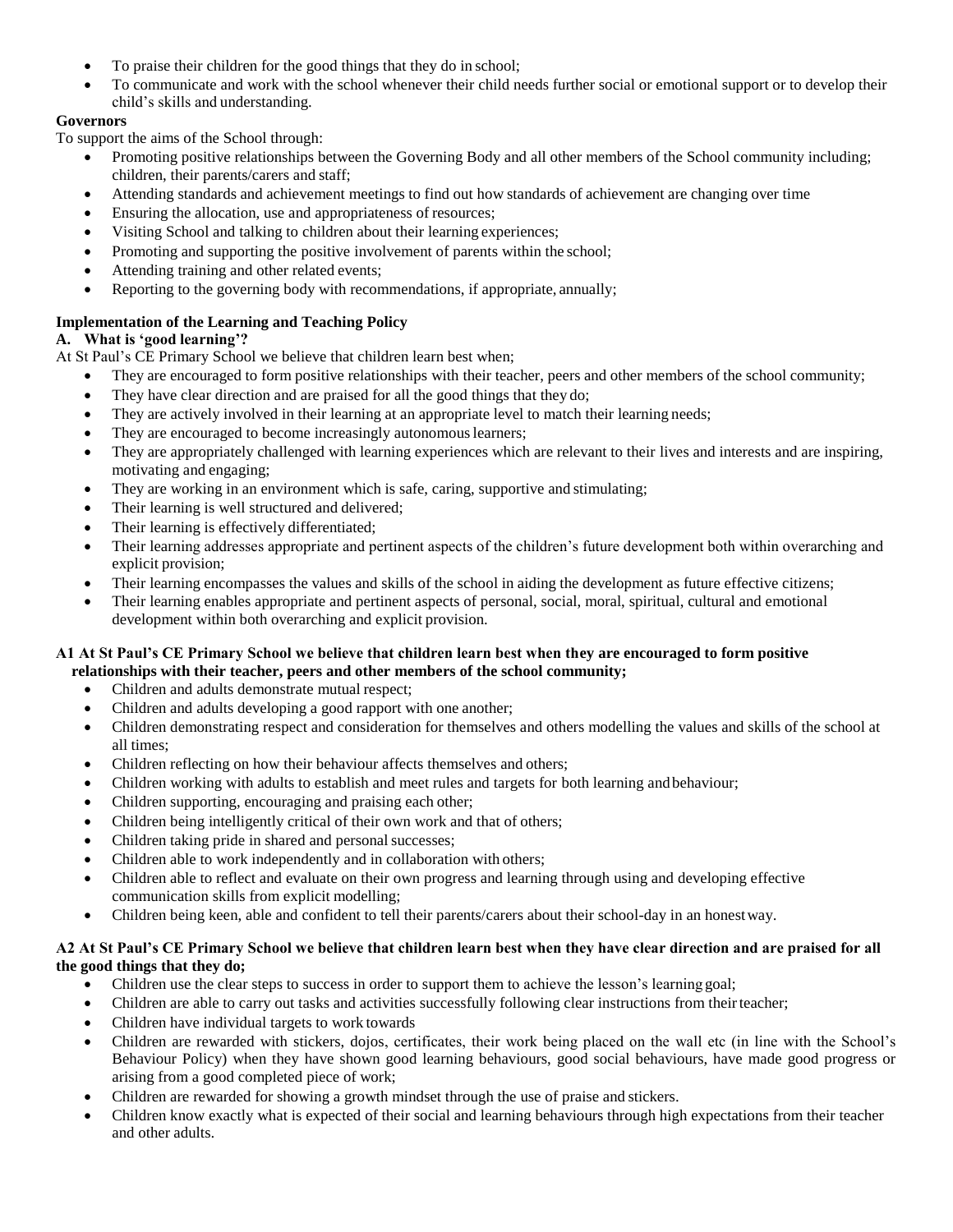## **A3 At St Paul's CE Primary School we believe that children learn best when they are actively involved in their learning at an appropriate level to match their learning needs;**

- Children enjoying their learning and allowing others to do so as well;
- Children eager to ask questions competently using whole sentences, at a variety of levels;
- Children making informed contributions to class discussions and shared learning experiences;
- Children learning from 'hands on' experiences; practical and appropriate activities;
- Children working on task for increasingly extended periods of time;
- Children engaged in a range of independent and collaborative tasks;
- Children keen to talk about what they have been doing and what they have learned;
- Children gain an appreciation of learning that continues to flourish as they becomeolder.

## **A4 At St Paul's CE Primary School we believe that children learn best when they are encouraged to become increasingly autonomous learners;**

- Children showing initiative and taking responsibility for their own learning including;
	- i. Independently organising their own learning resources and are quickly able to begin their work;
	- ii. Using their individual learning targets to assess their own work, and those of other children, against the lesson's Steps to Success; thinking of ways to improve their work;
	- iii. Having the opportunity to plan and direct their own learning;
	- iv. Having access to clearly labelled resources and being able to select and use them with increasing independence;
	- v. Developing their research skills using a variety of resources;
- Children are increasingly able to manage their own emotions and relationships.

## **A5 At St Paul's CE Primary School we believe that children learn best when They are appropriately challenged with learning experiences which are relevant to their lives and interests and are motivating and engaging**

- Children engaged in activities which match their ability, and which challenge and extend their thinking, develop their knowledge, skills and imagination and increase their use of appropriate vocabulary;
- Children taking pride in their work and wanting to succeed in it;
- Children being involved in investigations and problem solving tasks;
- Children having the opportunity to work both within the School environment and also in alternative environments, when appropriate, during educational visits;
- Children keen to finish and improve their work and persevere with tasks which they think are difficult;
- Children being aware of their learning and social targets and know how to work towards achieving them;
- Children being able to use oral and written feedback effectively (at the age appropriate level) in order to see gaps in their learning and what they need to do in order to make further progress.

## **A6 At St Paul's CE Primary School we believe that children learn best when they are working in an environment which is safe, caring, supportive and stimulating**

- Children are secure and happy in a safe, purposeful environment;
- Children feel they are able to explore their own ideas and feelings and to respect the views ofothers;
- Children observing the class and school rules;
- Children responding well to encouragement, praise and rewards;
- Children showing care and respect for each other and their own and others' property;
- Children's work is displayed, celebrated and valued;
- Children being aware of how to keep themselves and others safe around the school and in the wider community;
- Children modelling the Values of the school independently.

## **A7 At St Paul's CE Primary School we believe that children learn best when their learning is well structured and delivered**

- Children aware of the learning goal and steps to success for the lesson and the pace at which they are expected to work at in order to achieve this;
- Children making good progress, building upon what they have already learnt, developing new skills, knowledge and understanding and being able to apply them in different contexts;
- Children knowing what to do, both socially and in their learning, and what is expected of them.

## **A8 At St Paul's CE Primary School we believe that children learn best when their learning is effectively differentiated**

 Children engaged in activities which are differentiated effectively by either prescribed outcome, the support given, resources or task; or a combination of any of these, to match their needs and extend their learning.

## **A9 At St Paul's CE Primary School we believe that children learn best when their learning enables appropriate and pertinent aspects of personal, social, moral and emotional development within both overarching and explicit provision;**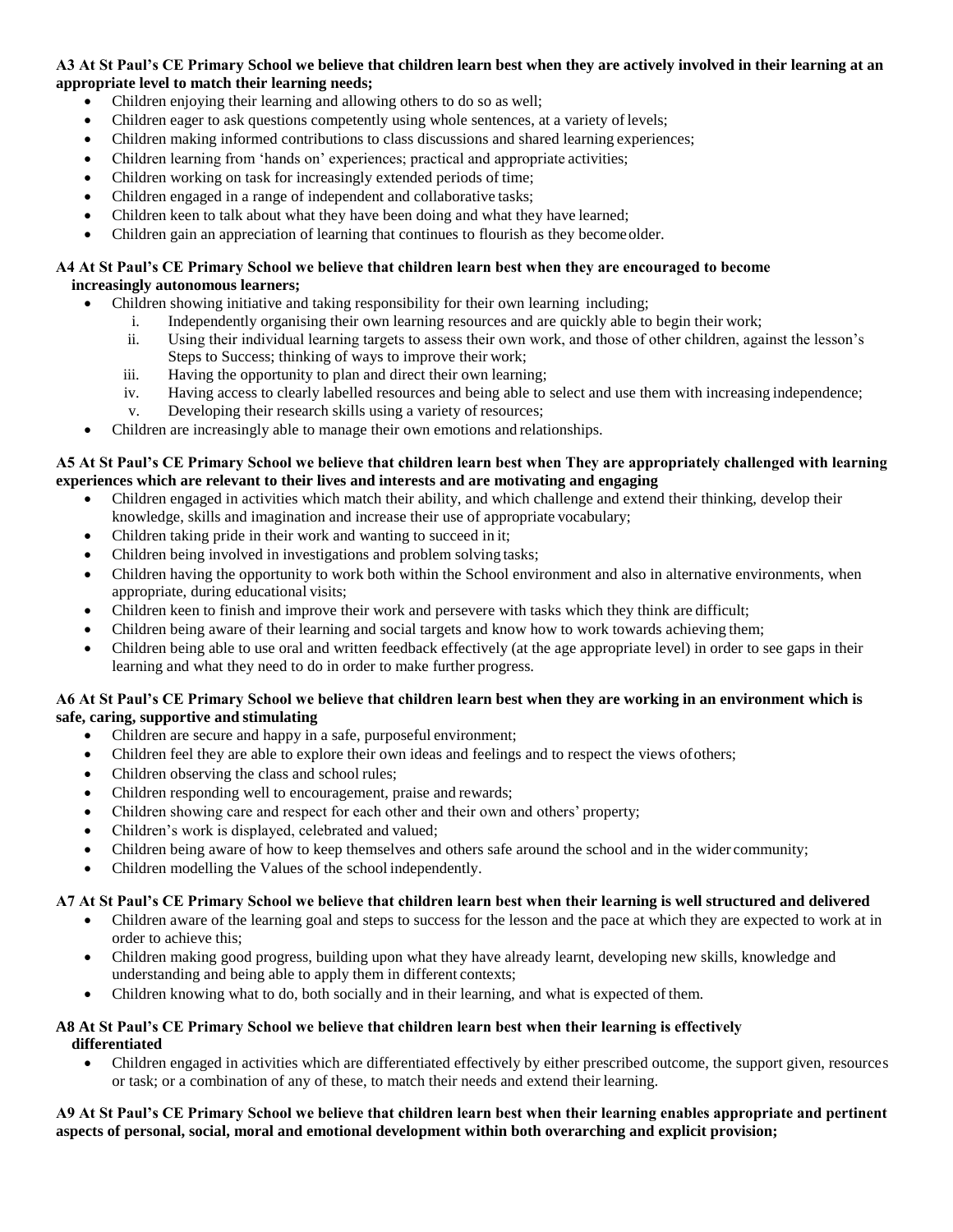- Children's personal, social, moral and emotional development is supported through the School's provision; both within the discreet and extended curriculum, in order that they achieve well academically and can become active, responsible and caring members of the School and wider community.
- Children to develop an increasing awareness of their own spiritual, moral, social and cultural development through actively participating in SEAL and learning to apply this in their decision making and actions.

# **B. What is 'good teaching'?**

At St Paul's CE we believe that good teaching is when teachers (and other School staff when applicable);

- Form positive relationships with the children in their class and other members of the school community;
- Plan lessons effectively which take children's prior learning and current assessment into account and are appropriately differentiated in order that the lessons consolidate, build upon and extend learning for all children;
- Insist on high expectations of learning and social behaviours;
- Ensure that effective direction and support is given in order that the children make good progress;
- Demonstrate secure subject and pedagogical knowledge in order to inspire children and build their understanding;
- Apply a range of teaching styles which appropriately match the children's learning styles in order to sustain their concentration, motivation and application;
- Develop and sustain good links and focussed communication with parents/carers in order to support the children'slearning;
- Develop and maintain safe, secure and inspiring classroom and learning environments;
- Demonstrate effective lesson organisation;
- Effectively assess and monitor children's progress in order that they can extend children's learning both within individual lessons and over time;
- Use resources effectively, including other adults, to support children'slearning;
- Use technology effectively in order to support children's learning;
- Develop the range of reading skills required to access all the curriculumeffectively;
- Use questioning effectively to gauge and extend children's skills, knowledge and understanding;
- Are reflective regarding their professional practice and the overall provision the School offers.
- Ensuring that teachers and teaching assistants are equipped with the necessary skills, resources and knowledge needed in order to provide the children with the best possible learning experiences both in class and when undertaking interventions.

## **B1 At St Paul's CE we believe that good teaching is when teachers (and other School staff when applicable) form positive relationships with the children in their class and other members of the school community;**

- Adults and children demonstrating mutual respect;
- Adults and children developing a good rapport with one another;
- Adults demonstrating respect and consideration for themselves and others;
- Adults understanding that their behaviour is a model for the children in the school and therefore ensuring that their behaviour is exemplary;
- Adults working with children to establish and meet rules and targets for both learning and behaviour;
- Adults demonstrating support, encouragement and praise to children and other adults and encouraging this to be reciprocal within the School community;
- Adults taking pride in shared and personal successes;
- Adults taking an active part in the life of the school by acting professionally and with sensitivity;
- Adults working and communicating effectively with children, colleagues at all levels and parents/carers in order to maximise children's learning;
- Adults being keen, able and confident to tell their colleagues about their school-day in an honest way.

## **B2 At St Paul's CE we believe that good teaching is when teachers plan lessons**

#### **effectively which take children's prior learning and current assessment into account and are appropriately differentiated in order that the lessons consolidate, build upon and extend learning for all children;**

- Senior leaders develop clear and consistent structures and systems for all aspects of curriculum planning;
- Teachers and School leaders, at all levels, have an understanding of and are able to effectively utilise the complete planning process; including the use of the curriculum maps to develop long, medium and short term plans, to inform the curriculum and its delivery;
- All planning is suitably differentiated for all learners with clear learning and steps to success in language the children will understand;
- Planning identifies a range of engaging activities to develop children's skills, knowledge andunderstanding;
- Planning explicitly notes appropriate subject specific language;
- Planning details resources to be used which support learning, including the strategic deployment of any other adults where appropriate.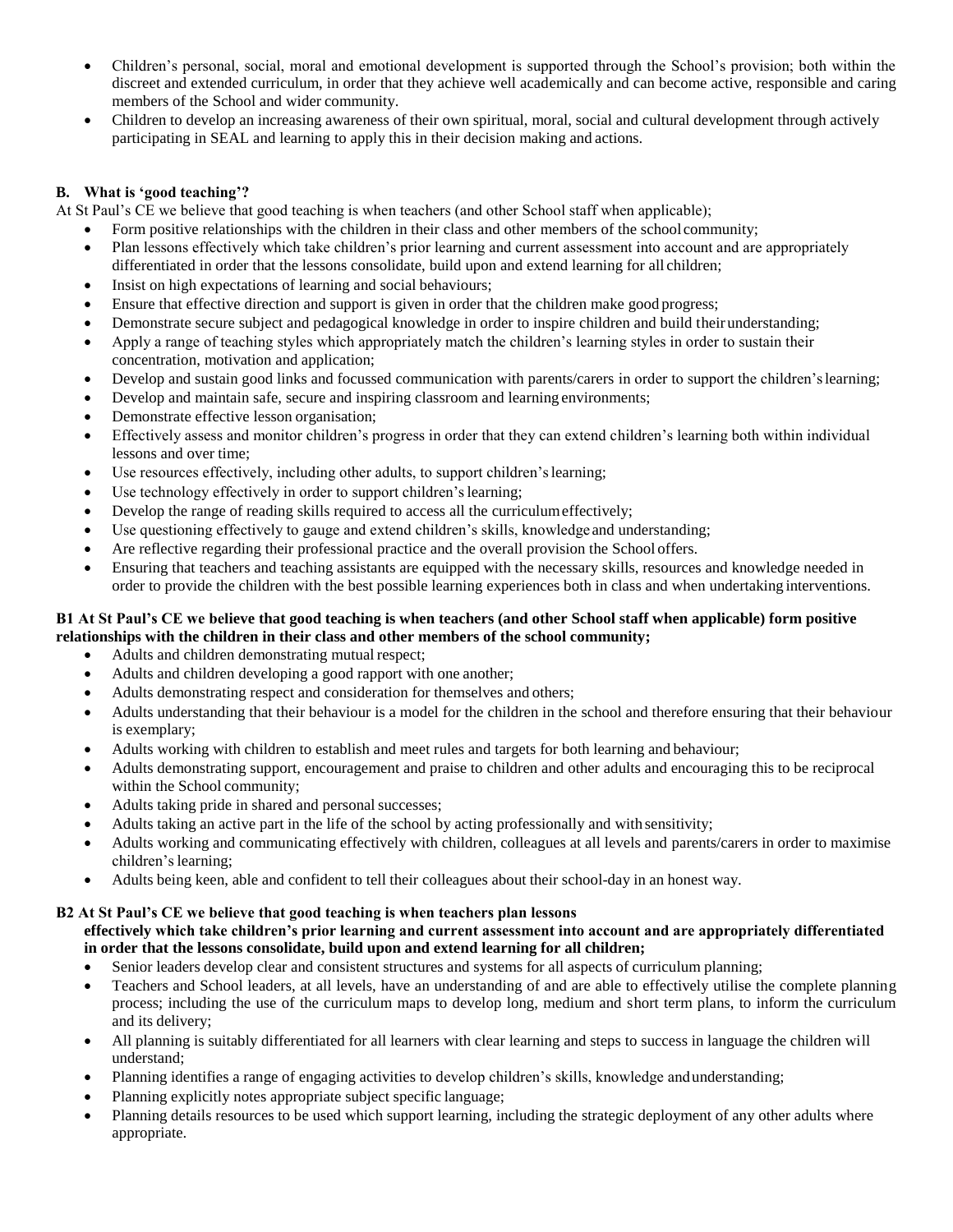Planning shows that the teacher has been reflective and assessed the children's work, annotating this to indicate potential next steps in the children's learning which will directly move the learning on;

#### **B3 At St Paul's CE we believe that good teaching is when teachers (and other adults when applicable) insist on high expectations of learning and social behaviours;**

- Senior leaders develop clear and consistent structures and systems for all members of the School community that identify expectations for both learning and social behaviours;
- Teachers and other adults maintain positive relationships with the children without underestimating the need for good behaviour;
- Lessons are well paced, interesting and match the children's learning needs so that all children are encouraged to display good learning behaviours;
- Teachers and other adults consistently but sensitively use the School's Behaviour Policy in order that all children know what is expected of them, can learn and socialise appropriately and understand the difference between right and wrong and that there are consequences to their actions;
- Children are praised and rewarded for the good things that they do and sanctioned ifthey do not do the right thing.

## **B4 At St Paul's CE we believe that good teaching is when teachers (and other adults when applicable) ensure that effective direction and support is given in order that the children make good progress;**

- Senior leaders develop clear and consistent structures and systems for all members of the School community that identify expectations for both learning and social behaviours;
- Children are given clear consistent direction about their expected conduct both in lessons and around the School;
- Children's work is regularly, diagnostically assessed; verbally or in written form, clearly stating what the children have done well and what their next steps in their learning are;
- Teachers and children; and teachers and senior leaders, have regular discussions about the children's work which affect provision and support arising from this within the accountability process;
- Children and teachers use a variety of accurate, timely and regular assessment strategies in order to assess children's work in relation to the lesson's learning;
- Teachers and children to develop accurate and timely use of the assessment performance descriptors for Reading, Writing and Mathematics in line with the 2014 PrimaryCurriculum;
- Teachers have a secure understanding of what each child is capable of in their class and will only accept appropriate outcomes for each individual, relative to their ability and moderate work within year groups, phases and across the school in order to support accuracy and consistency;

## **B5 At St Paul's CE we believe that good teaching is when teachers demonstrate secure subject and pedagogical knowledge in order to inspire children and build their understanding;**

- Teachers have a good knowledge of each subject that they are teaching and an understanding of progression of learning in that subject;
- Teachers engage children throughout the lesson by providing clear and concise explanations and expectations, a good balance of challenging and appropriate activities, questions and discussion points and opportunities to assess what has been learnt and develop considered accurate responses to the next steps in their study or learning;
- Teachers are instrumental in their own Professional Development; actively taking part in Continuing Professional Development (CPD) sessions both within school and elsewhere;
- Subject Leaders and other designated staff within the school leading CPD sessions for colleagues on areas of specific need in order to support and develop staff knowledge as required;
- Undertaking lesson study in order to support colleagues, further enhance their own practice and develop a learning ethos across the school.

#### **B6 At St Paul's CE we believe that good teaching is when teachers apply a range of teaching styles which appropriately match the children's learning styles in order to sustain their concentration, motivation and application;**

- Teachers have a clear understanding of the variety of teaching styles, which ones they instinctively use and plan to utilise the other teaching styles accordingly;
- Teachers have a clear understanding of the variety of learning styles of the children in their class and match their teaching styles accordingly;
- Teachers use this knowledge in order to develop children's learning and sustain the concentration and motivation of the children in their class.

## **B7 At St Paul's CE we believe that good teaching is when teachers develop and sustain good links with parents/carers in order to support the children's learning;**

 Senior leaders, at all levels, teachers and other staff use informal and formal opportunities to develop positive relationships with parents/carers that enable clear, honest and relevant information to be shared which is aimed at supporting learning and the development of good learning and social behaviours;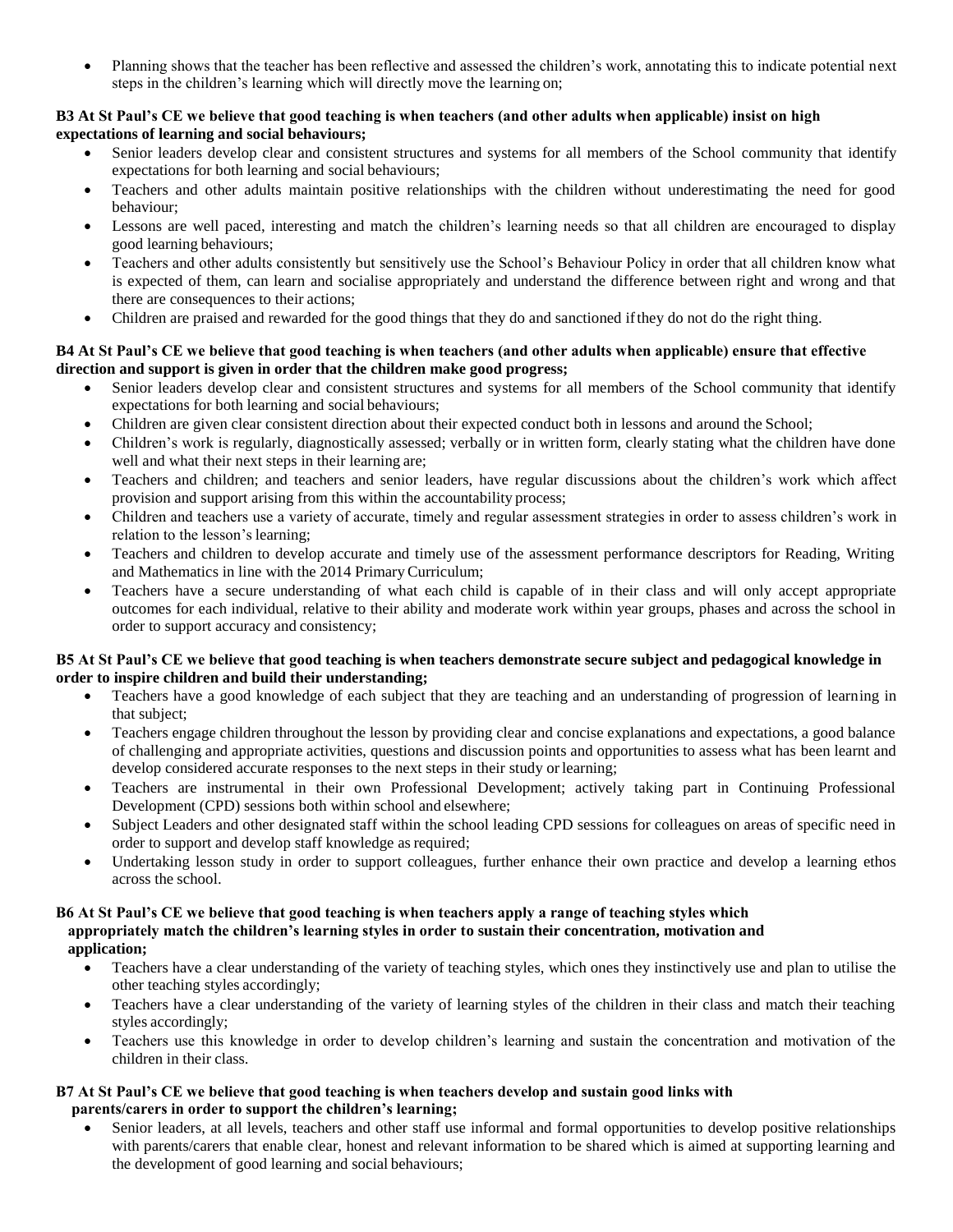- Teachers use the following opportunities to work towards the aim stated above;
	- i. Formal opportunities such as parents/carers consultations, annual reports and meetings organised at the request of either School or parents/carers;
	- ii. Informal opportunities such as at the beginning and end of each school day, on educational visits and through extended schools opportunities and class open mornings.
- iii. Inviting parents into School so that they can share their expertise in order to support children with their learning;
- iv. Liaising regularly with parents and carers in a variety of ways including class open mornings and assemblies, home/school communication books and Reading Diaries;
- v. Parents/carers, children and a member of School staff all sign a Home/School agreement in order to establish the roles, rights and responsibilities of all members of the School community.

#### **B8 At St Paul's CE we believe that good teaching is when teachers develop and maintain safe, secure and inspiring classroom and learning environments;**

- Senior leaders, at all levels, and all staff take time to consider both the classroom and learning environments in terms of their safety and are continually looking for ways to improve them;
- The classroom and learning environments will be managed in a way that supports the development of learning; academic, social and emotional. Features of this will include:
	- i. Furniture being arranged to facilitate different types of learning; through whole class teaching, group work, one to one and also to ensure inclusion;
	- ii. High quality classroom and corridor display
	- iii. Age and ability appropriate learning resources which are clearly labelled and accessible for all children as appropriate;
	- iv. High quality reading areas which encourage children to have an interest in books and reading, researching and investigating a broad and balanced curriculum;
- Teachers ensuring that children have the opportunity to work both within the School environment and also in alternative environments, when appropriate, during educational visits.

## **B9 At St Paul's CE we believe that good teaching is when teachers demonstrate effective lesson organisation;**

- Lessons are well structured to include appropriate time for an introduction, independent or collaborative tasks and for a plenary or series of mini-plenaries with ample opportunity for teacher/child interaction, in order to discuss, enhance, reflect and further develop the children's learning;
- Teachers provide clear direction to ensure children know what they are doing and how to do it including the modelling and demonstration of key elements within lessons, working with a guided focus group when appropriate using the day-to-day assessment of the children's progress.
- Teachers apply the most appropriate classroom organisation, both in terms of the physical environment and also how the children are organised, in order to match and contextualise the children'slearning;
- Opportunities are available for children to engage in practical activities, investigations and problem solving;
- Teachers provide opportunities for children to practice and reinforce skills learnt and appropriate extension and challenge activities;
- Teachers use appropriate resources, including the use of ICT to support and extend children'slearning;
- Resources are clearlylabelled, the children can access them and use them with increasing independence;
- Teaching Assistants are well deployed, optimising all learning opportunities and throughout their conduct in school set high expectations of themselves and the children.

## **B10 At St Paul's CE we believe that good teaching is when teachers effectively assess and monitor children's progress in order that they can affect children's learning both within individual lessons and over time;**

- Senior leaders, at all levels, and all teachers maximise the opportunities to impact on children's learning through selfevaluation structures, the School's accountability structure and on-going classroom assessment and feedback. This will involve senior leaders, at all levels, and teachers engaging in the following activities and affecting practice accordingly;
	- i. The analysis of statutory assessment data to evaluate individual, group and cohort standards and achievement;
	- ii. The half termly assessment and tracking of children's standards and achievement in Reading, Writing and Mathematics in years N-6 in relation to individual targets set;
	- iii. The regular evaluation of progress shown by all children in years N-6 (in the areas noted above) through discussion between senior leaders, class teachers and the SENCO.
	- iv. The regular monitoring of progress in EYFS, establishing provision targets for individual, group and cohorts of children against assessment criteria within the Foundation Stage Profile;
	- v. Class teachers regularly assessing children's understanding and progress both within lessons, at the end of lessons and over time in order to quickly recognise children's barriers to learning and moving swiftly to overcome them and using these assessments to inform the next stage of learning and the planning process;
	- vi. Teachers providing encouragement, praise and rewards for the effort, outcomes and progress children make;
	- vii. Teachers use diagnostic feedback to children; either verbally or in written form, which can be used by the child to improve their learning with the child becoming increasingly active within thisprocess;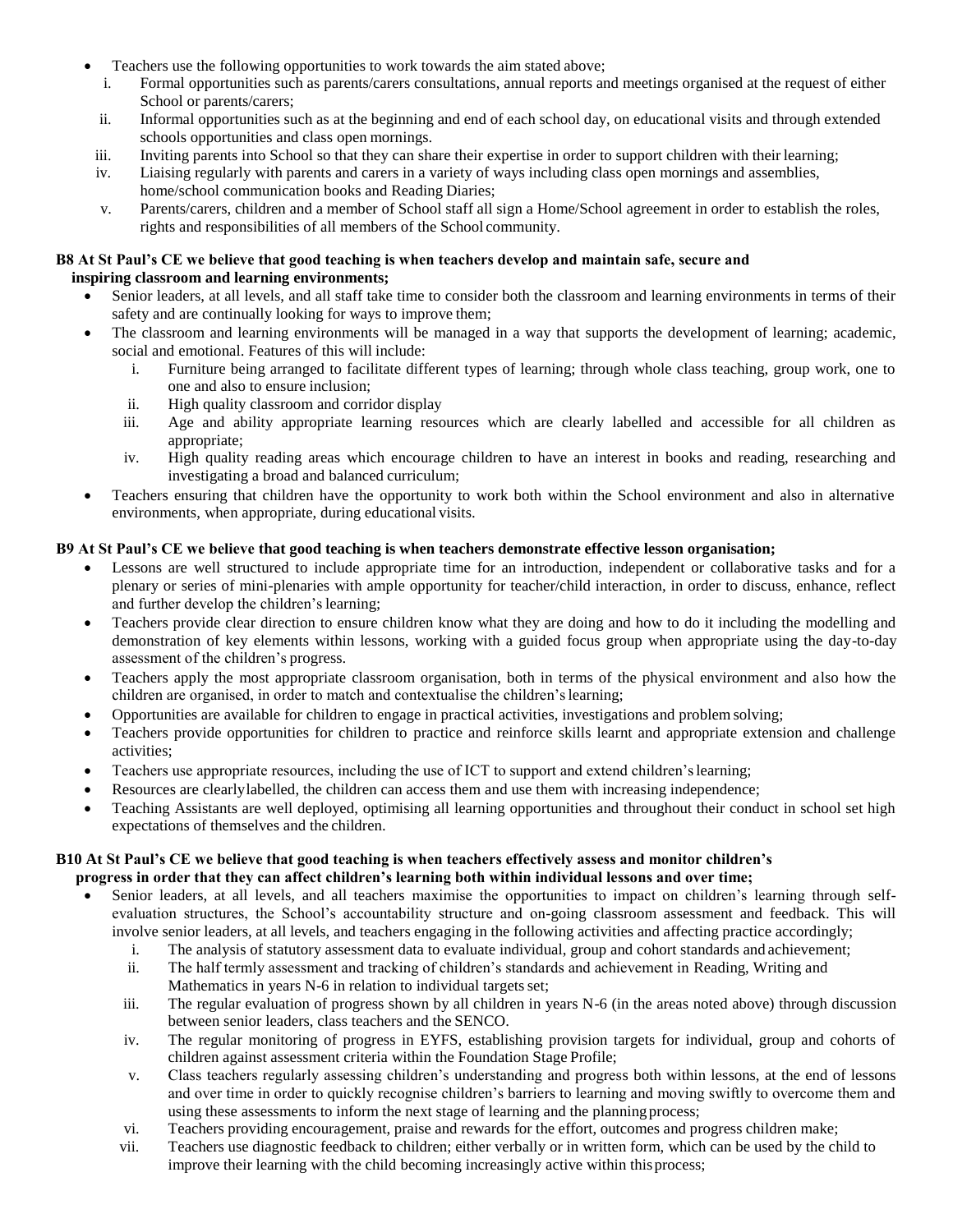- viii. Children becoming increasingly involved in assessing their own and others learning and taking appropriate actions to develop this e.g. self-assessment against the lessons learning steps to success.
- ix. Teachers liaising with the School's SENCO in the formulation and implementation of any intervention programme including children's Individual Education Plans (IEPs) and evaluating the impact of these on the children'slearning.

## **B11 At St Paul's CE we believe that good teaching is when teachers use resources effectively, including other adults, to support children's learning;**

- Teachers ensure that each classroom has a basic set of age and ability appropriate resources;
- Subject or aspect leaders ensure that specialist resources are stored, maintained and audited in designated areas;
- Children are taught how to use resources correctly and safely and also to respect and maintain equipment;
- Care is taken that resources reflect the cultural and linguistic diversity of the school and that all children have equal opportunities to use these resources;
- Resources used are appropriate to the task and age of children in supporting and engaging them with their learning;
- Other adults are deployed effectively to work with individual children or small groups of children both within the classroom and in intervention activities to maximise learning opportunities.

## **B12 At St Paul's CE we believe that good teaching is when teachers use technology effectively in order to support children's learning;**

- Senior leaders, at all levels, and teachers use the School's electronic assessment system to record and monitor children's progress against the targets set at the beginning of the year and affect provision accordingly;
- Teachers increasingly use a wide range of technology to support, enhance and engage children in their learning and encourage and support children to use these resources increasingly independently.

## **B13 At St Paul's CE we believe that good teaching is when teachers use questioning effectively to gauge and extend children's skills, knowledge and understanding;**

 Teachers ask a range of questions (comprehension, knowledge, application, analysis, synthesis and evaluation) to children in order to check understanding and move their learning forward; and increasingly expect the children to ask such questions themselves using the appropriate language.

## **B14 At St Paul's CE we believe that good teaching is when teachers are reflective regarding their professional practice and the overall provision the School offers.**

- Senior leaders, at all levels, and all staff are aware of the need to be both reflective and proactive in developing both the School and themselves in order to develop and sustain effective provision and practice. This is exemplified through effective and robust School systems and structures within the accountability processincluding:
	- a. School self-evaluation practices;
	- b. The Performance Management Cycle;
	- c. Bespoke whole, group or individual staff Continuing ProfessionalDevelopment
	- d. The School's meetings cycle; including Governors, Senior Leaders, teaching staff, key stage, welfare and teaching assistants.
	- e. Informal support from colleagues at a variety of levels.

# **C. What is a good lesson? (please also refer to St Paul's CE School's Lesson Criteria)**

At St Paul's CE Primary School we believe that a good lesson should comprise of the following elements;

- Planning Before the lesson
- Introduction to the lesson
- Main teaching
- Group teaching and independent activities
- End of the lesson; plenaries and/or mini plenaries within the lesson
- Use of assessment and evaluation before, during and after the lesson.

## **C1 Planning - Before the lesson teachers will:**

- Use formal and on-going assessments in order to determine where the children are in their learning and their nextsteps;
- Establish a clear learning goal in 'child friendly' language arising from this assessment, the success criteria that will enable the children to achieve the learning and opportunities for both children and the teacher to assess progress against these;
- Establish an initial 'hook' that will motivate and engage the children;
- Contextualise the learning either by making it relevant to the lives and/or interests of the children, and where appropriate making cross curricular links through the in-school curriculum maps identifying The Big Picture beingstudied;
- Plan an appropriate structure of differentiated activities that will enable the children to engage in their learning and meet the learning objectives; including the use of other adults and the timings of the lesson; ensuring maximum learning opportunities and catering for all learning styles.

## **C2 Introduction to the lesson – A good introduction to a lesson will include:**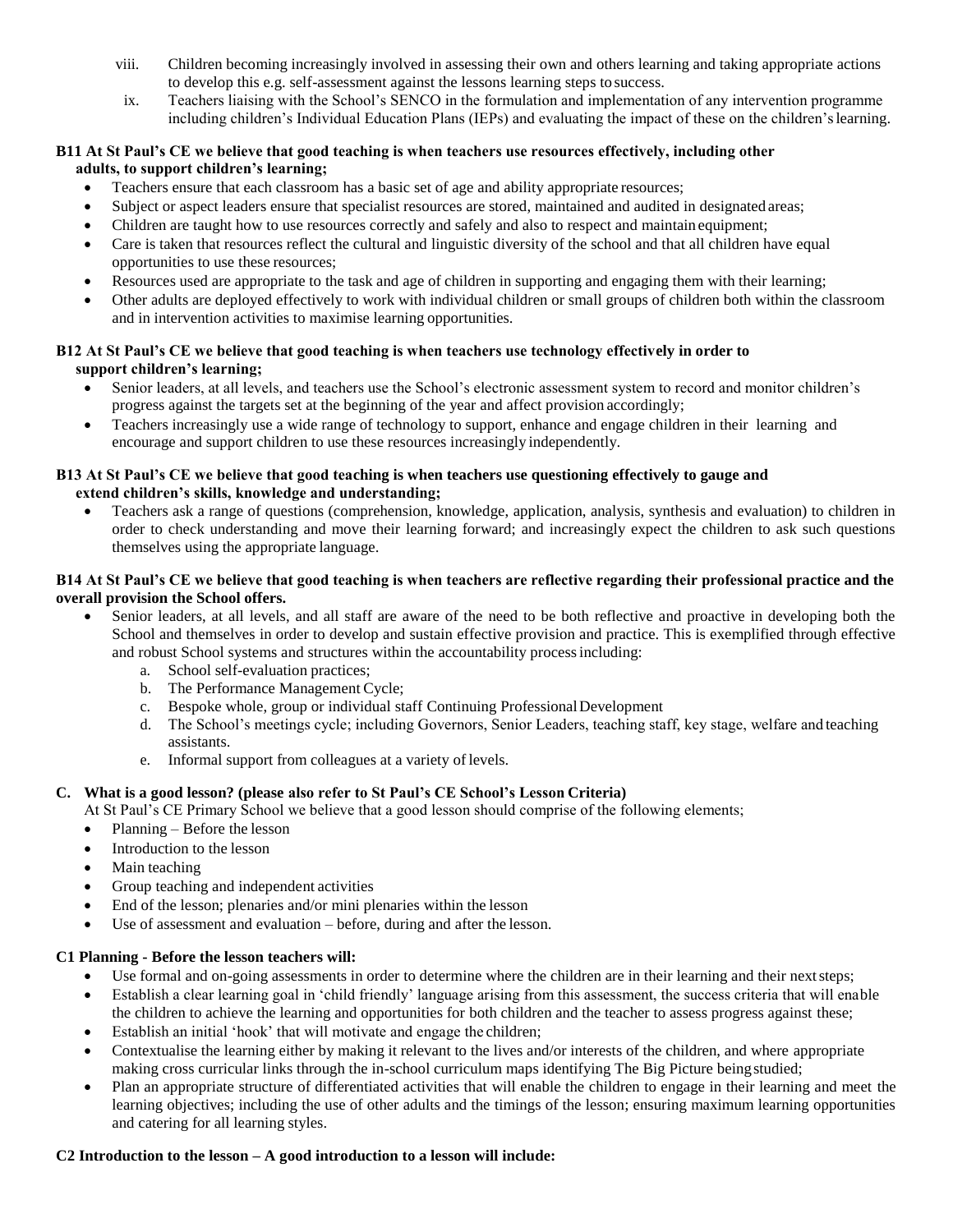- Recapping on prior learning, allowing time for the children to look at their feedback from the previouslesson;
- Sharing the learning with the children and referring to at different stages throughout the lesson to keep learning focussed; (There may be circumstances when the objective is developed later in the lesson e.g. arising from an investigative activity.)
- Sharing the learning objective and lesson's success criteria with the children so that they know exactly what they need to do in order to achieve the learning and where appropriate enabling the children to develop their own success criteria through clear modelling;
- Introducing subject specific language which is modelled by the teacher during the session with an expectation that the children will use the vocabulary in their verbal and written responses;
- Putting the learning into context; explaining to the children why they are learning what they are learning;
- Using appropriate resources, including ICT and other adults, in order to support children's learning;
- Ensuring there is a good balance between teacher and child talk and that all children are actively involved, engaged and challenged in meaningful activities;
- A wide range of assessment strategies are used by both the children and the teacher in order to ascertain progress made and assessed in line with the performance descriptors for Reading, Writing and Mathematics;
- Evidence of positive relationships between children, their teacher and the other adults in the room; everyone displaying good social and learning behaviours.

# **C3 Main teaching - The main teaching part of the lesson will include:**

- Informing the children of the learning, success criteria and specific language to be used;
- Teacher modelling the process and task which is expected of the children;
- Using resources which stimulate, sustain and support children's learning;
- Appropriately differentiated questioning;
- Good pace to the lesson; ensuring that it is not too quick that children are not understanding their work and are being left behind; but pacey enough that children remain engaged and learning is achieved;
- Secure subject knowledge demonstrated by the class teacher;
- All children actively involved and engaged in their learning;
- High expectations of children both in terms of their work and their learning and social behaviours;
- Praise for the children when they do the right thing, achieve well and make progress;
- A wide range of assessment strategies which are used by both the children and the teacher;
- Evidence of positive relationships between children, their teacher and the other adults in the room; everyone displaying good social and learning behaviours.

# **C4 Group teaching and independent activities – This part of the lesson will include:**

- Differentiated activities through prescribed outcome, support, resources, etc which match the learning and success criteria;
- Opportunities provided for the children to talk about learning, experimenting with concepts, asking questions and learning in preferred learning style;
- The teacher normally teaching a focus group; moving that group's learning forward and maximising all opportunities for learning;
- Effective use of other adults both class based TAs and Learning Support, in order to support learning and/or move it forward;
- Mini plenaries, where appropriate, to either move learning on, consolidate learning or address misconceptions;
- Children receiving positive and diagnostic feedback about their effort and their learning;
- Time reminders to indicate to the children how long they have left to complete activities;
- A purposeful learning atmosphere dependent on the task the children are completing.

# **C5 End of the lesson – A good plenary or series of mini plenaries will include:**

- Reference to the learning that has taken place and success criteria;
- Teachers and increasingly children making assessments which will inform future learning;
- The use of a range of assessment strategies; allowing children time to reflect on their learning, checking to see if they have met the lesson's learning using the lesson's success criteria;
- Children receiving positive and diagnostic feedback about their effort and work;
- Consolidation on the lesson's learning, reflecting on whether the success criteria have been achieved, moving learning forward, addressing misconceptions, further peer or teacher modelling of work, making links to future learning.

# **C6 Assessment and evaluation – after the lesson good assessments made by the teacher will include:**

- Evaluating whether all the children or groups of children achieved the learning and met the lesson's success criteria, and whether the children's learning moved on and if it didn't, why not?
- Reflecting on which parts of the lesson went well, which parts were the children most engaged in; and which parts of the lesson did not go so well and why;
- Reflecting on whether the work needs to be revisited at the start of the next lesson, for all or some, or does the learning objective need to be completely revisited again;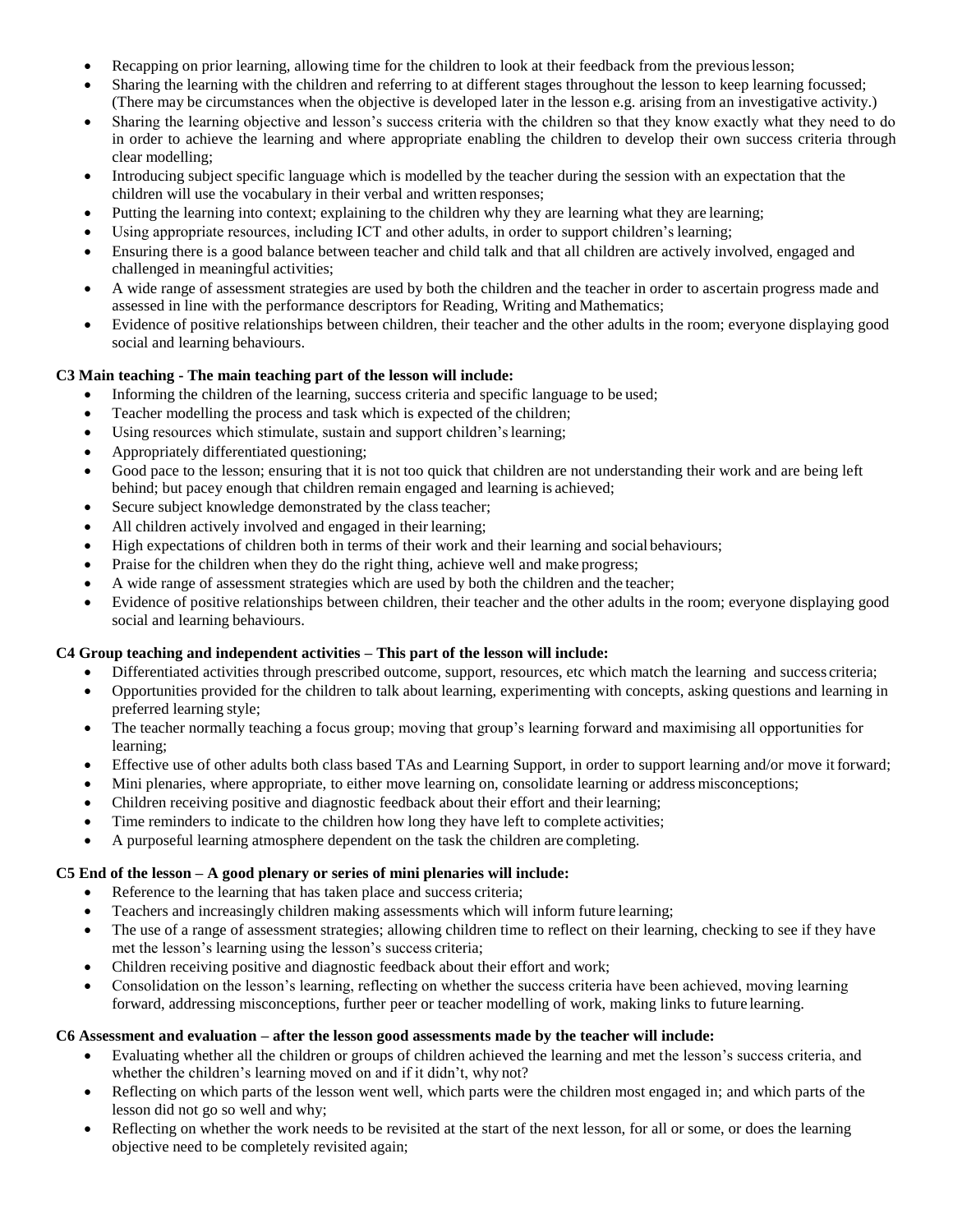- Diagnostically marking the children's work, clearly stating what they have done well and what the next stages in their learning are (using the School's marking codes);
- Using assessment to inform future planning and next steps in learning and the performance descriptors for Reading, Writing and Mathematics to regularly moderate and ascertain whether the child is at national standard and what is needed in order for them to achieve this.

## **D. Curriculum Planning**

St Paul's CE Primary School's planning is based on the following requirements:

- The Primary National Curriculum 2014;
- the Early Years Foundation Stage Framework ;
- the Manchester Diocese Agreed Syllabus for Religious Education;
- the needs of the children we are teaching.

Long Term Planning

- Our 'Whole School Curriculum Map' and individual Year group curriculum Maps plots the content covered from Nursery to year six for each individual year group and each curriculum area, ensuring the objectives from the 2014 National Curriculum are covered;
- It enables us to ensure balance and progression across the school and to identify cross curricular links and opportunities for educational visits.

Medium Term Planning.

- For English and Mathematics medium term plans are in place for each half term to ensure curriculum coverage and progression, although we alter sections in order to meet the needs of our ownchildren.
- Foundation subjects medium term planning ensures appropriate curriculum and skills coverage through a cross curricular approach
- In the Foundation Stage, our medium term plans are based on guidance within the Foundation Stage Profile. Short Term Planning
- Detailed short term plans are drawn up by year groups each week. The plans identify the learning objective, success criteria, direct teaching input, key questions, differentiated activities at different levels and resources forlearning.
- Planning is placed on the school resources planning drive to allow monitoring by the SLT and subject leads according to school improvement priorities.

## **E. The Role of Teaching Assistants**

We have a number of support staff who play a central and specialised role in our learning processes. Key elements of their role are:

- To support the teaching; either through direct delivery or by enabling access for identified children;
- Supporting a small group within the classroom;
- Delivering intervention groups;
- Carrying out assessments;
- Preparing resources;
- Supporting children with IEPs / Individual Behaviour Plans (IBPs) or statements of special educational needs.
- Providing short term cover (for TA3 and 4) where appropriate
- Supervising break and lunch time duties and extra-curricular activities

## **F. Behaviour Management**

We believe that excellent standards of behaviour are central to effective learning. Our Behaviour Policy outlines our procedures relating to behaviour both within the class room and in the wider School environment.

## **G. Assessment, Record Keeping and Reporting (please refer to the School's Assessment Policy)**

Children's standards and achievements across the curriculum are assessed in line with the School's Assessment Policy. Assessment for years 1-6 includes:

- a) On-going assessment practices within class and group sessions, through the use of target tracker steps and assessments of understanding, outcomes and progress through marking and moving on comments.
- b) Marking of children's work; against the shared Learning and for accuracy of answer (for all written work).
- c) Formal assessments from the performance descriptors for English and Mathematics at the end of every half term and further assessments for particular aspects of the curriculum half termly. These are recorded within the School's electronic assessment system.

Children's standards and achievements in the Foundation Stage are assessed in line with the School's Foundation Stage Policy. Assessment in Foundation Stage includes both on-going assessment through the use of 2build a profile and marking of children's work as noted above but at an age appropriate level. The Foundation Stage Profile is used to assess children throughout and at the end of the academic year.